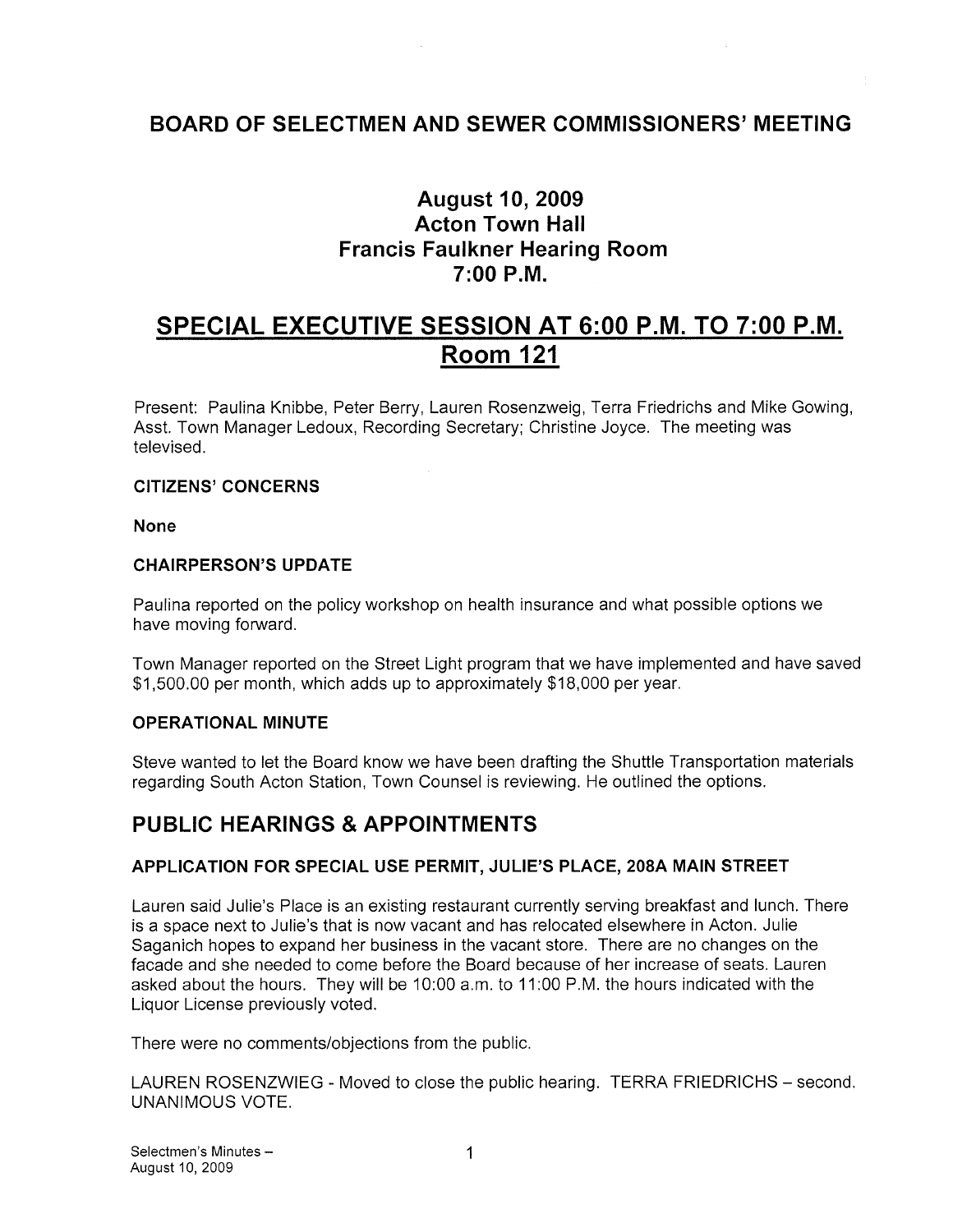Lauren noted the draft decision had been prepared and asked if the Board had had a chance to review the conditions. PAULINA KNIBBE — Moved to grant the Special Use Permit. MICHAEL GOWING — second. UNANIMOUS VOTE

## DESIGN REVIEW BOARD OVERSIGHT MEETING

The committee gave a slide presentation outlining their projects. Goals are to help Acton be the best it can be and work to take it to Phase II. They want to work with Planning about parking areas and reduction of pavement.

Representatives of TD BANK commented on their experience working with the Town and Design Review Board. This is an exciting project and will be presenting to the Town in the near future.

Peter asked about the costs to developers.

Terra noted that value was important. She would like to see a stronger Design Board with more teeth in it.

Paulina thanked them for the level of analysis. The DB will continue to move forward looking at commercial properties as they occur.

Lauren asked what their goals are for the coming year. Paulina said they need to continue to work on commercial buildings and thought parking would be under the Planning Board Lauren suggested that as part of the Comprehensive Community Plan, the community discuss the issue of the size, placement, type of pavement, and other design issues for parking lots.

## ACHC OVERSIGHT MEETING

Nancy spoke about the membership challenge. They were successful in getting new members. They were here to update the Board on what they have been doing during the past year. They facilitate homes to people of low to moderate incomes—those who fall at the %80 or less of median income. They oversee the first time buyers and moderate units. Bob Van Meter feels that it is important to recognize the concept of sustainability. They just wanted the Board to know some of the highlights of what they have been doing. They dealt with Lalli Terrace and Towne School. They had a ready buyer list and now it has expired and they are discussing using people that have not won a lottery to make up this list. They have had 2 LIPS in 2008, Lalli Terrace and Towne School.

Peter thanked them for the work they do in Town.

Terra objects to the increase of \$8,000 that we charged to the buyer. She was concerned about using tax money that are not adding to below grade units and deed restricting units. Landscaping was done at Willow/Central and she noted we had to pay for something the developer should have paid for. She asked about the Mass Ave. house.

Mike thanked them for their wonderful job. He asked about how developers come forward. Nancy said that the Planning Dept. forwards to the ACHC.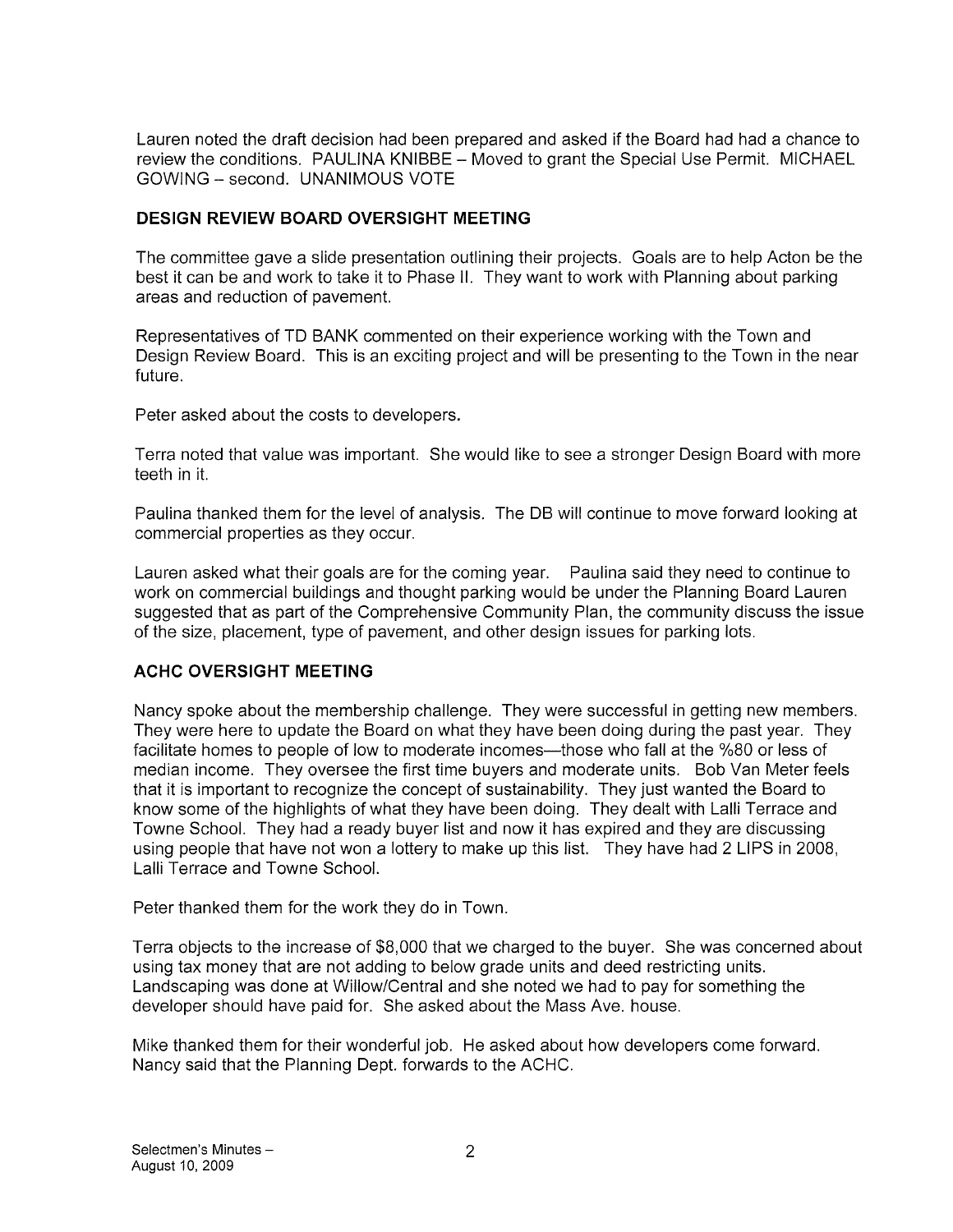Lauren thanked them and noted we have tried to work with developers using 40 <sup>B</sup> permits, and as a result have saved historic homes to maintain the character of existing neighborhoods, as well as encouraging the preferred Designs for housing identified in the To Live in Acton report.

Paulina thanked them for doing the small scale projects. She said she feels the Buy downs should be pursued.

# ALG MATERIALS

Paulina spoke about the scenarios to look at the short falls for this year. They have three scenarios. State is giving us less in aid and our local revenues are lower than expected (Excise Tax) Scenario one is less risky, scenario 2 is considered risky funding FY10. Scenario three is most likely — it uses Cherry sheets and uses actual revenues and takes in to account the telecommunications overlay. The DOR requires a balanced budget-- in order to do that the DOR must see revenues and estimated spending as balanced. Tax title monies from Quail Ridge have been paid up and it shows in FY10, on July 2. We may need a special town meeting, but we will not know for sure until some of the other numbers come through.

Paulina asked about carrying of number three as the most likely scenario, Peter said that when the governor hit us with 9c he would like the schools to absorb their share. He also noted the Bldg. Dept fees, which would increase the Fees line item. He asked staff to give impact on services and how we will share the deficit.

Mr. Calendrella, Notre' Dame Road he said he heard that the schools had a \$900,000 surplus.

Mr. Ingram, Quabog Road — Can they have a date put on the ALG documents?

It is consensus that we will move forward with Scenario three.

## BUILDING DEPARTMENT REQUEST TO RAISE FEES

Paulina spoke about the fee increase brought forward by Building Dept.

Paul Gaboury, 12 Assabet Crossing — spoke about the fee increases which will be a 600% increase in the last year and one half. He felt we should investigate the way the fee was established.

Peter noted Frank's memo to value the costs of conservation and all the departments and Town Counsel reviews.

Terra thinks it great to move to full costing fees. Mike and Terra agreed that it should cover costs and if we agree to the suggested increase immediately or in steps or after a yearly review of the fees.

Lauren said we have been undercharging and this proposed increase brings it current and in line with the other towns.

Paulina said we need to review and thinks we need to cover our costs in every department and feels we could go to \$12.00 for this and then up to the \$14.25 next year.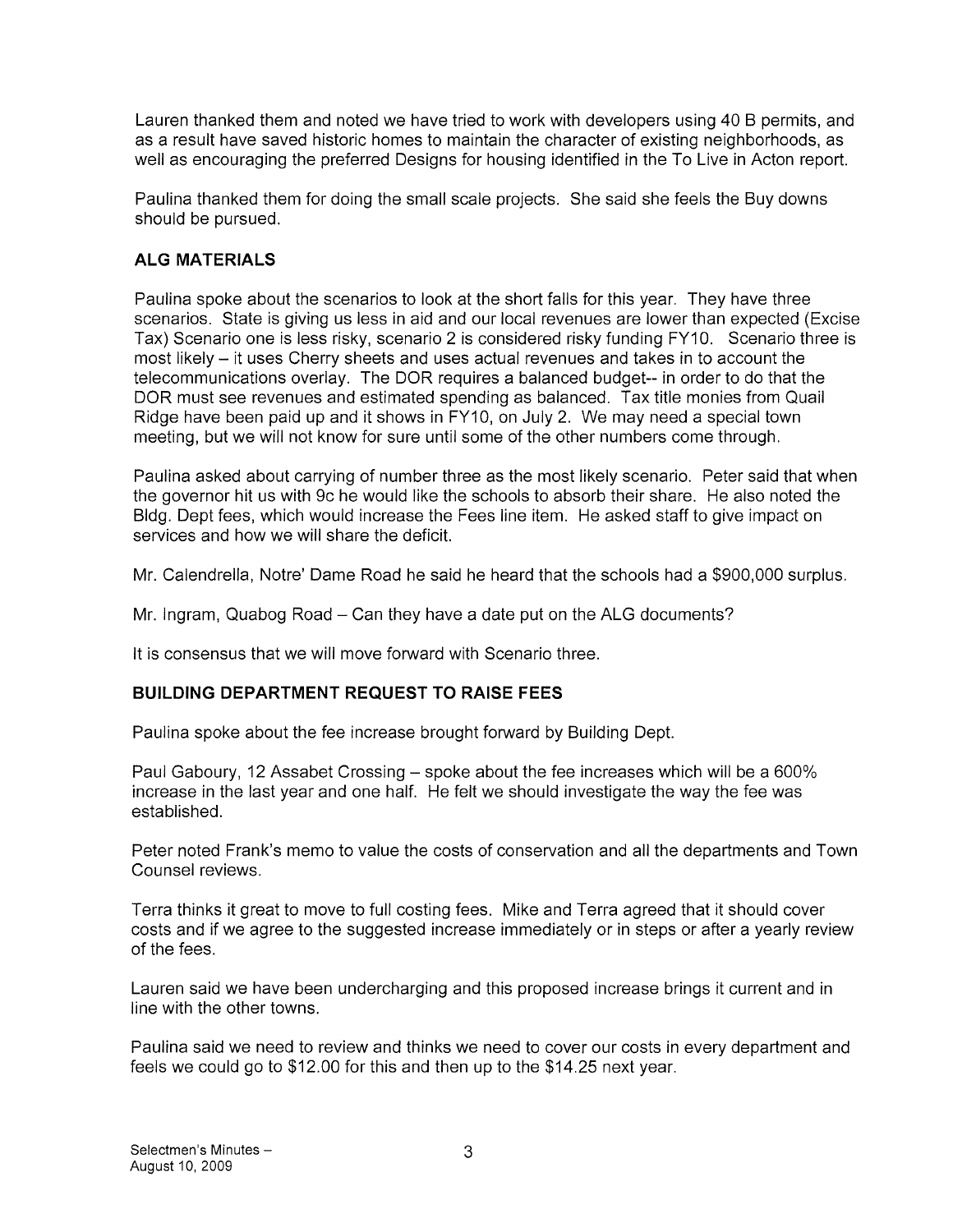PAULINA KNIBBE – Moved to increase fee increase at \$12.00 effective Sept.  $1<sup>st</sup>$ , LAUREN ROSENZWEIG – second. Herman gave them an up date of what the Fin Com feels. Fin Com wondered why this the first time in memory that we did full absorption costing. They wanted the fee reserves to be reviewed each year.

Lauren made a friendly amendment that the fees be reviewed annually. Peter said that we adopt the more current building evaluation guide lines used as a base for costing new construction and minimum fees be raised to \$55.00 for one inspection and \$75.00. 3-2 Vote, Mike and Terra, Nay MOTION CARRIES

# TRANSFER STATION REQUEST TO RAISE FEES

Steve outlined the need for a \$10.00 fee increase, but then noted that we earned \$58,000 in interest and we do not need to increase the fee this year. PAULINA KNIBBE — Moved to continue fees at current rate. MICHAEL GOWING — second. UNANIMOUS VOTE

# SELECTMEN'S BUSINESS

Pauline spoke about the Board of Selectmen Committee Handbook. The Board was pleased with the Handbook and felt it will be very helpful.

Terra asked about fast tracking Application, Paulina noted it was in there. Peter will e-mail the comments to Paulina and it is a good and helpful document for those who serve on Boards.

# GREEN COMMUNITIES GRANT PROGRAM

Paulina updated the Board on the Grant. They will have a series of funds available over the next few years for Green Communities. To qualify for the assistance the town needs to have a commitment for 5 items. We will not be able to have the training if we don't meet the criteria. EDC felt we should hold off until we have all the information. Paulina feels that there are two key services they would offer such as technical review of the town building's carbon foot print. The second is information and possible presentations that the State might come out to give a presentation.

Terra noted that we have a review on things like this before we move forward. She wanted to know if we can write a letter with an out included.

LAUREN ROSENZWEIG — Moved that we submit the information and that we indicate in our letter that for each criteria we are anxious for technical assistance from them to help us make a decision on moving forward. MICHAEL GOWING —second UNANIMOUS VOTE

# SELECTMEN'S REPORTS

Special Use Permit, Joseph Motzi, 59 Great Road request to remove condition. PAULINA KNIBBE — Moved to remove the condition relating to the chain link fence as it is owned by the State from his Special Use Permit decision. PETER BERRY — second. UNANIMOUS VOTE

Terra reported the meeting with Planning. She noted that people did not want another land group.